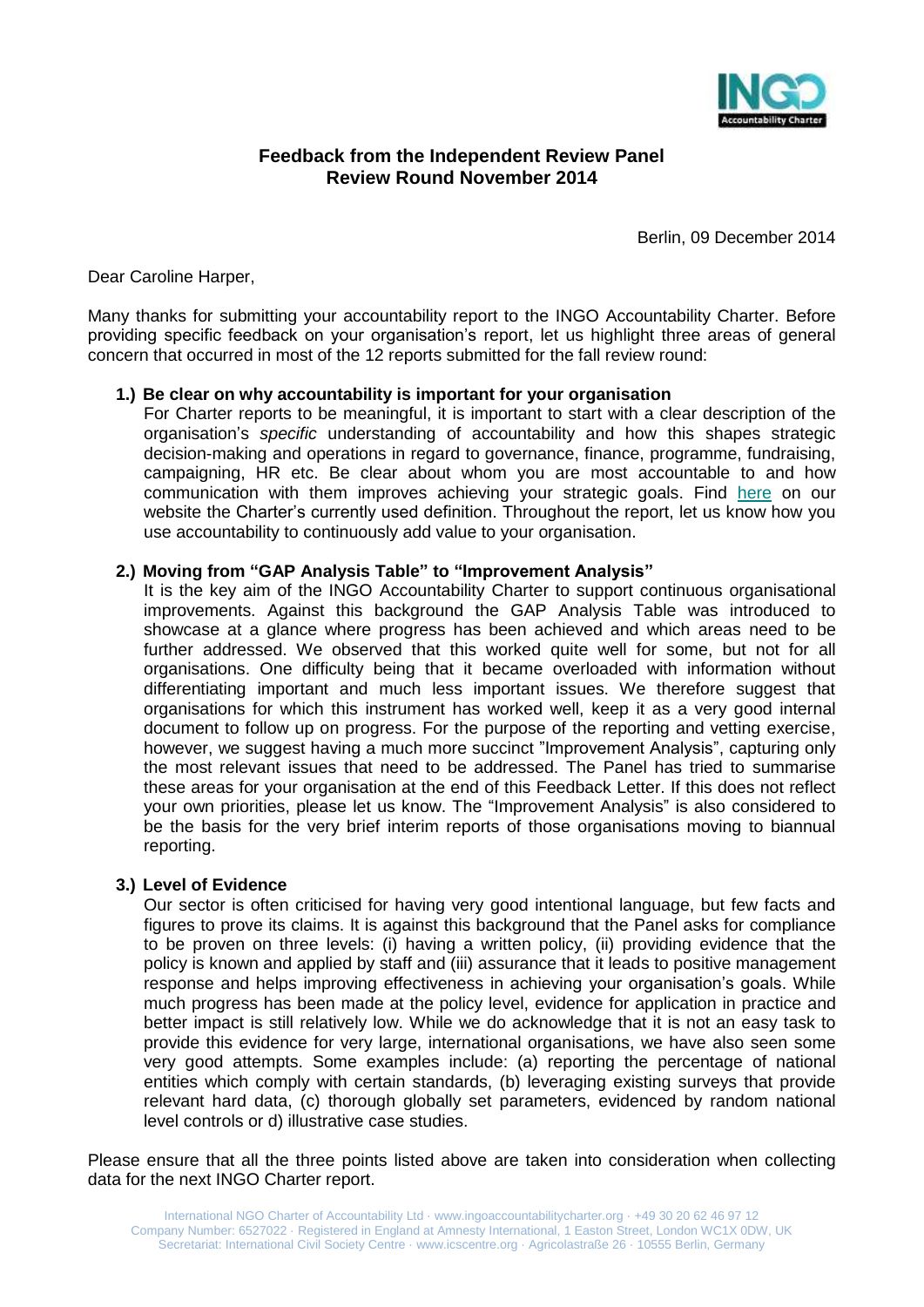

#### *Organisation-specific feedback to Sightsavers*

Sightsavers third accountability report to the INGO Accountability Charter can be seen as very good, comprehensive, complete and having improved from previous reports. The Panel even regards this report as an exemplary report for other Charter Members.

Sightsavers is again commended for their SIM card (Strategy, Implementation and Monitoring Card) stipulating and tracking performance against identified objectives. This is a balanced scorecard which includes a strategy map, indicators and targets for each objective and the Panel looks forward to its review in 2014. This thorough MEL system that is aligned with strategic objectives (NGO3) can be seen as **Good Practice** for other NGOs. Other remarkable areas are the fact that each Trustee has his/her own individual Key Performance Indicators to perform against (4.2), the organisation's newly developed Global Complaints Policy (NGO2) in reaction to previous Panel feedback, and a very good disclosure and acknowledgement of incidents of corruption in the organisation (SO4).

**Evidence** that policies and procedures work well in practice are provided for some indicators but should be more frequently referenced in the next report. Moreover, the Panel looks forward to more details about how complaints and feedback led to changes in decision-making, and were resolved or followed up upon. Another area of improvement would be to provide links to the mentioned policies throughout the report.

**Institutional commitment** is highlighted in the CEO's opening statement and by the fact that the report applies to the whole organisation where possible (e.g. missing data on environmental figures from offices overseas). It is appreciated that Sightsavers has put the Charter logo on their website about publications (see [here\)](http://www.sightsavers.net/about_us/publications/default.html) and links to the Charter website. However, the organisation is encouraged to publicise its commitment to accountability more prominently in its digital communication.

Finally, the Panel positively notes that Sightsavers submitted an updated **GAP Analysis Table** along with this report (attached to the end of this letter) and has set itself ambitious targets for the coming years. The Panel positively notes that promises made in earlier reports were followed up. As explained in the generic part of this feedback letter, the Panel decided to replace the old format of the GAP Analysis Table with a more succinct **"Improvement Analysis"**. Based on this report's assessment, we have written this for you and you find it attached to this letter. From now on we will use this format serving also as a baseline for you to summarise progress made in these areas and covered in more detail in the full report. Please feel free to adjust and complement this analysis from your perspective.

Overall, Sightsavers is commended for a very high level of transparency and accountability to its key stakeholders and the Panel suggests **reporting every two years against Charter commitments from now on**. In a very brief **interim report** the Panel would like to see only an updated CEO statement and information on progress highlighted by the Panel in the "Improvement Analysis".

Our intention is that this letter, and any response you may wish to provide, is made publicly available on the Charter website along with your report. You can find the reports that were previously reviewed on our [website.](http://www.ingoaccountabilitycharter.org/home/charter-members/) However, should there be errors of fact in the feedback above or in the note below we would of course wish to correct these before publication. Please share these comments or amendments by 10 January 2015.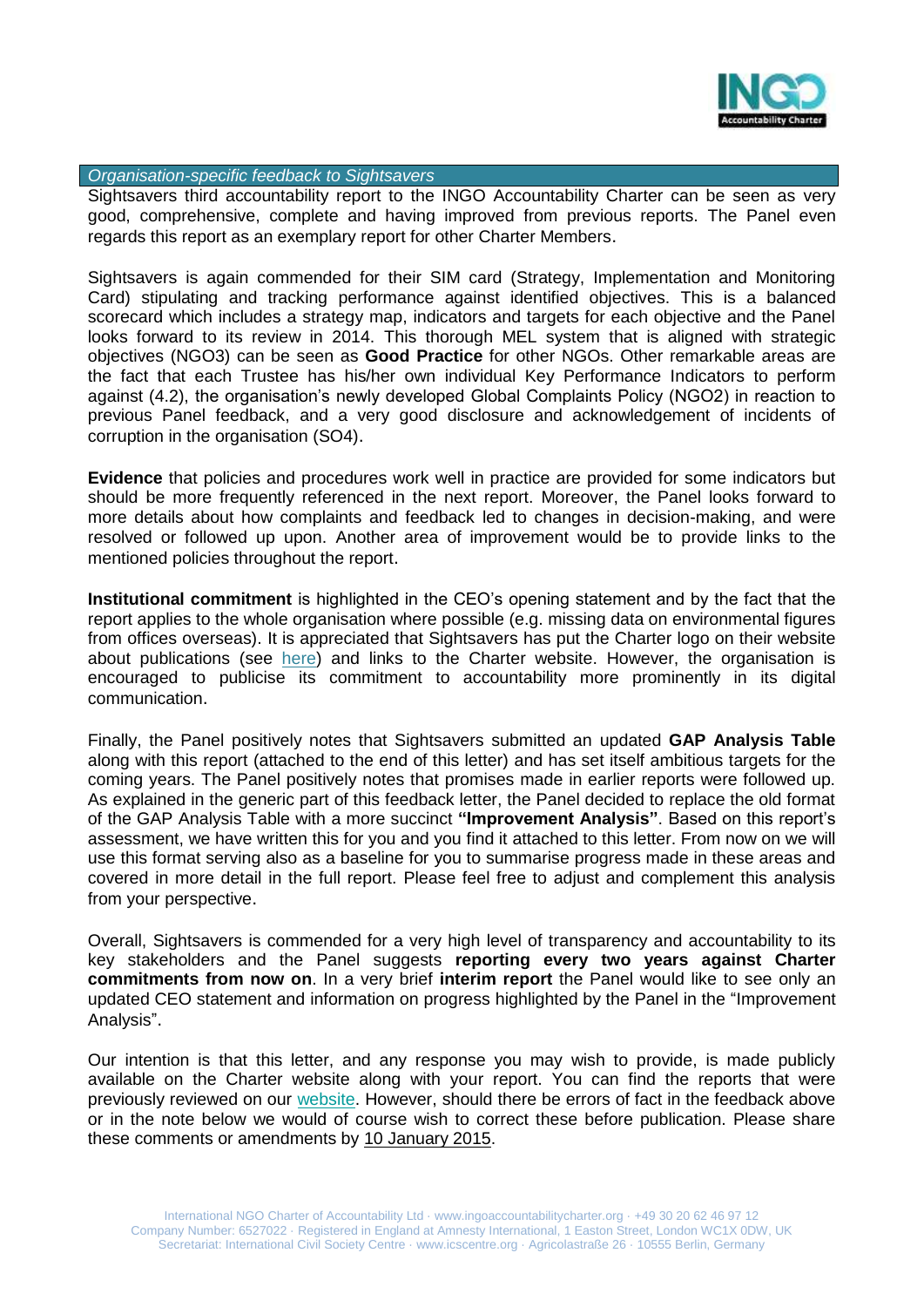

If you have any other feedback or comments on our work, please share them with us by sending them to the Charter Secretariat. We look forward to hearing your views.

Yours sincerely,

Hickord J.

nextinage

Louise James ∙ Wambui Kimathi ∙ Michael Röskau ∙ Jane Kiragu

Rely Il Clark

Rhonda Chapman ∙ John Clark ∙ Saroeun Soeung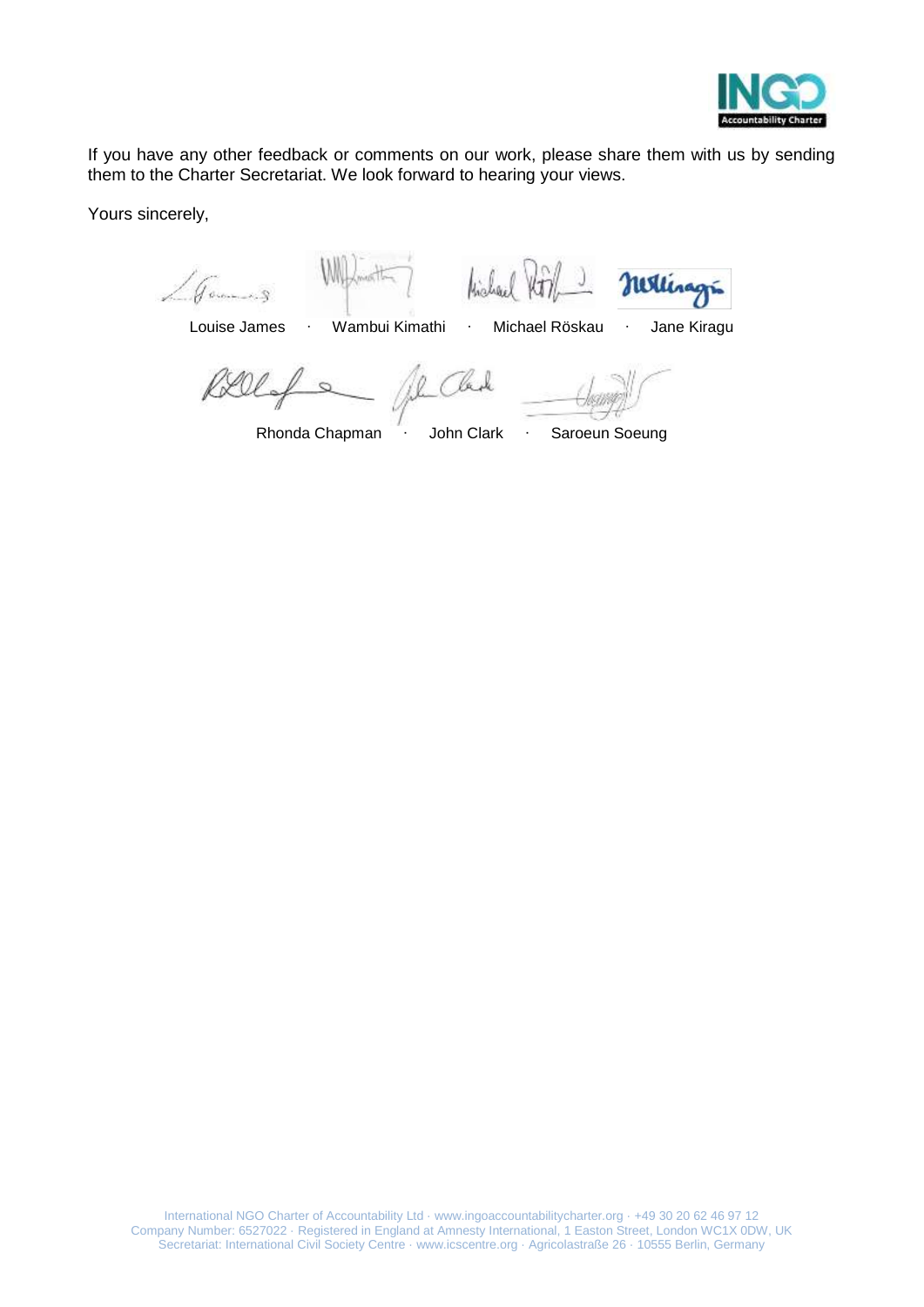

## **Review Round November 2014 Cover Note on Accountability Report**

# **Sightsavers**

## *Reporting period: Calendar year 2013*

|              | <b>PROFILE DISCLOSURES</b>                                                                                                                                                                                                                                                                                                                                                                                                                                                                                                                                                                                                                                                                                                                                                            |
|--------------|---------------------------------------------------------------------------------------------------------------------------------------------------------------------------------------------------------------------------------------------------------------------------------------------------------------------------------------------------------------------------------------------------------------------------------------------------------------------------------------------------------------------------------------------------------------------------------------------------------------------------------------------------------------------------------------------------------------------------------------------------------------------------------------|
|              | I. Strategy and Analysis                                                                                                                                                                                                                                                                                                                                                                                                                                                                                                                                                                                                                                                                                                                                                              |
| 1.1          | Statement from the most senior decision-maker<br>Fully addressed<br>Sightsavers' CEO provides a strong institutional commitment to accountability<br>and states that accountability is an underpinning theme with all their work. The<br>statement would, however, profit from a short explanation on what specifically<br>accountability means to Sightsavers and which role it plays in achieving the<br>outlined ambitious top priorities for the coming years. Does it just underpin the<br>delivery on commitments or does taking into account what key stakeholders<br>say, also meaningfully translate into strategic and management decisions? In<br>how far will active accountability for instance shape the development of the<br>envisaged new Social Inclusion strategy? |
|              | II. Organisational Profile                                                                                                                                                                                                                                                                                                                                                                                                                                                                                                                                                                                                                                                                                                                                                            |
| $2.1 - 2.7$  | Name of organisation / Primary activities / Operational structure /<br>Headquarter location / Number of countries / Nature of ownership /<br><b>Target audience</b><br>Fully addressed                                                                                                                                                                                                                                                                                                                                                                                                                                                                                                                                                                                                |
| 2.8          | <b>Scale of organisation</b><br>Fully addressed<br>Sightsavers provides a comprehensive overview of the organisation's scale,<br>including relevant financial and staff figures. As in the previous year, the<br>majority (76%) of incoming resources comes from a gifts-in-kind donation of<br>Mectizan ® form Merck and Co. Inc.                                                                                                                                                                                                                                                                                                                                                                                                                                                    |
| $2.9 - 2.10$ | <b>Significant changes / Awards received</b><br>Fully addressed                                                                                                                                                                                                                                                                                                                                                                                                                                                                                                                                                                                                                                                                                                                       |
|              | <b>III. Report Parameters</b>                                                                                                                                                                                                                                                                                                                                                                                                                                                                                                                                                                                                                                                                                                                                                         |
| $3.1 - 3.4$  | Reporting period / Date of most recent report / Reporting cycle / Contact<br>person<br>Fully addressed                                                                                                                                                                                                                                                                                                                                                                                                                                                                                                                                                                                                                                                                                |
| 3.5          | <b>Reporting process</b><br>Addressed<br>The report has been compiled with cross-functional contributions within the<br>organisation (HR, Finance, Global Fundraising, Planning and Performance,<br>Policy and Advocacy etc.). The opening statement of the CEO furthermore<br>shows that previous Panel feedback was taken into account and led to<br>organisational changes. It is not clear, however, how circulation of the 2012                                                                                                                                                                                                                                                                                                                                                  |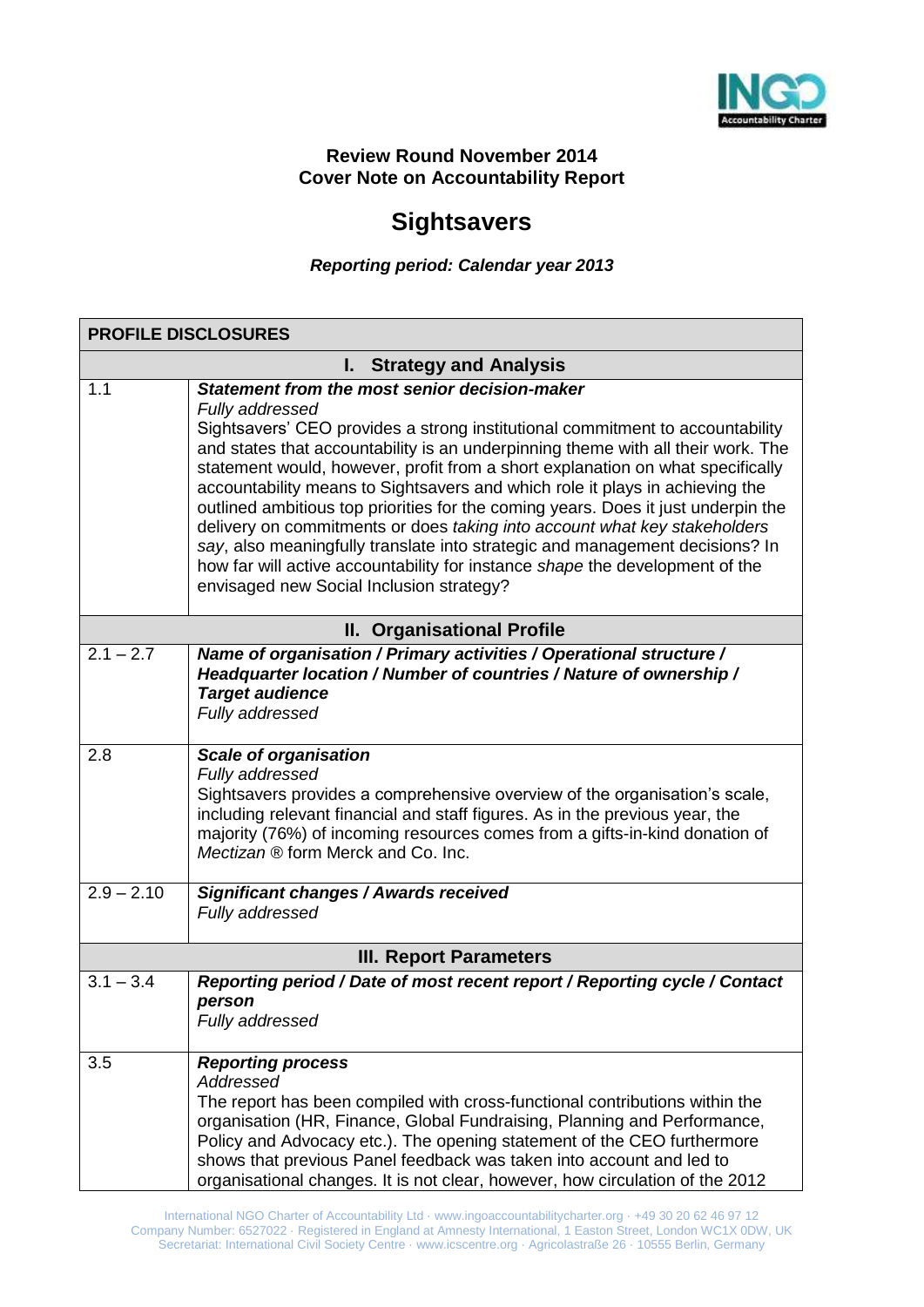

|                        | report to employees, partners and donors has led to relevant feedback and<br>management responses. It would be interesting for the coming report to<br>understand how Sightsavers uses the Charter report and review to inform<br>strategic and management decision making.                                                                                                                                                                                                                                                                                                                                    |
|------------------------|----------------------------------------------------------------------------------------------------------------------------------------------------------------------------------------------------------------------------------------------------------------------------------------------------------------------------------------------------------------------------------------------------------------------------------------------------------------------------------------------------------------------------------------------------------------------------------------------------------------|
| $3.6 - 3.7$            | <b>Report boundary / Specific limitations</b><br>Fully addressed                                                                                                                                                                                                                                                                                                                                                                                                                                                                                                                                               |
|                        | At present the systems do not exist to allow reporting on carbon emissions<br>relating to energy usage by offices outside of the UK (EN16).                                                                                                                                                                                                                                                                                                                                                                                                                                                                    |
| $3.8, 3.10 \&$<br>3.11 | <b>Basis for reporting / Reporting parameters</b><br>Fully addressed                                                                                                                                                                                                                                                                                                                                                                                                                                                                                                                                           |
| 3.12                   | <b>Reference table</b><br>n/a                                                                                                                                                                                                                                                                                                                                                                                                                                                                                                                                                                                  |
|                        | IV. Mission, Values, Governance, and Stakeholder Engagement                                                                                                                                                                                                                                                                                                                                                                                                                                                                                                                                                    |
| 4.1                    | Governance structure<br>Fully addressed                                                                                                                                                                                                                                                                                                                                                                                                                                                                                                                                                                        |
|                        | Comprehensive information about Sightsavers' governance structure is<br>provided. Last year the Panel raised the question: which responsibility<br>specifically rests with the global, national and local level and some useful<br>information is provided in this regard. Strong risk management provisions are<br>also reported. The only thing missing is a short explanation on what is specific                                                                                                                                                                                                           |
|                        | in this governance structure as compared to other options and why this one is<br>best suited to fulfil Sightsavers' mission. Moreover, the current number of<br>members of the Council of Trustees varies between 15 (see 4.3) and 16 (see<br>4.10) in the report.                                                                                                                                                                                                                                                                                                                                             |
| $\overline{4.2 - 4.3}$ | Division of power between the governance body and management /<br><b>Independence of Board Directors</b>                                                                                                                                                                                                                                                                                                                                                                                                                                                                                                       |
|                        | Fully addressed<br>The division of power between Trustees and Management is clearly described.<br>The fact that each Trustee has their individual Key Performance Indicators to<br>perform against can be seen as Good Practice for an effective Board.                                                                                                                                                                                                                                                                                                                                                        |
| 4.4                    | <b>Feedback from internal stakeholders</b>                                                                                                                                                                                                                                                                                                                                                                                                                                                                                                                                                                     |
|                        | Fully addressed<br>An employee survey is held every two years and the 2013 survey reported a<br>94% overall response rate and increased overall positive responses compared<br>to 2011. 75% of staff having completed the survey agreed that Sightsavers'<br>information sharing systems are effective. It would be interesting to know if this<br>positive assessment applies also to staff feeling they have a chance to<br>meaningfully impact on decision-making where this is relevant. Volunteers are<br>encouraged to provide comments on any aspect of their experience during an<br>informal process. |
| 4.5                    | <b>Compensation for members of highest governance body</b><br>Partially addressed<br>The Panel encourages Sightsavers to link to the mentioned remuneration<br>policy and to be more explicit on salary bands. Are trustees remunerated?                                                                                                                                                                                                                                                                                                                                                                       |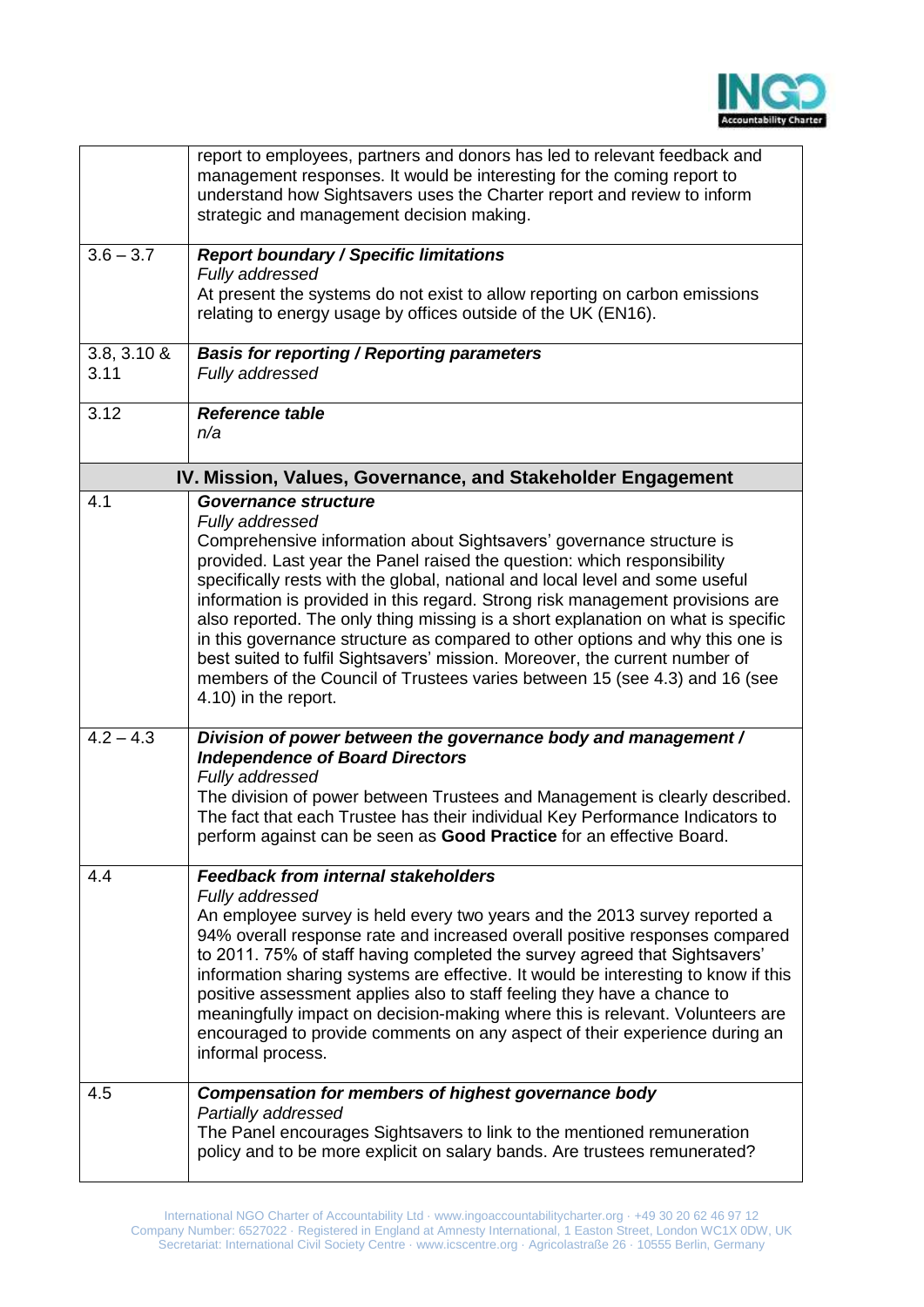

| 4.6           | <b>Conflicts of interests</b><br>Fully addressed                                                                                                                                                                                                                                                                                                                                                                                                                                                                                                                                                                                                                          |
|---------------|---------------------------------------------------------------------------------------------------------------------------------------------------------------------------------------------------------------------------------------------------------------------------------------------------------------------------------------------------------------------------------------------------------------------------------------------------------------------------------------------------------------------------------------------------------------------------------------------------------------------------------------------------------------------------|
| 4.10          | Process to support highest governance body's own performance<br>Partially addressed<br>Relevant information is provided on the Trustees' appointment, term limits and<br>responsibilities. The Council usually evaluates itself every other year.<br>Sightsavers is encouraged to provide evidence that these performance<br>evaluations have been used to further improve the effectiveness of the body.                                                                                                                                                                                                                                                                 |
| 4.12          | Social charters, principles or other initiatives to which the organisation<br>subscribes<br>Fully addressed<br>It is positively noted that Sightsavers complies with a number of different<br>accountability and transparency standards.                                                                                                                                                                                                                                                                                                                                                                                                                                  |
| 4.14          | <b>List of stakeholders</b><br>Fully addressed                                                                                                                                                                                                                                                                                                                                                                                                                                                                                                                                                                                                                            |
| 4.15          | <b>Basis for identification of stakeholders</b><br>Fully addressed<br>The answer gives sound information about the basis for identification and<br>selection of stakeholders. As in last year's feedback, Sightsavers is<br>encouraged to provide a link to the mentioned Programme Partnership Policy<br>and Corporate Engagement Policy. Moreover, the Panel looks forward to<br>progress on the roll-out of the research governance framework, setting out<br>governance principles for all research activities that Sightsavers supports. It is<br>assumed that this will provide guiding information on which stakeholders to<br>engage with in research activities. |
| $4.16 - 4.17$ | Moved to NGO1.                                                                                                                                                                                                                                                                                                                                                                                                                                                                                                                                                                                                                                                            |

|                  | <b>PERFORMANCE INDICATORS</b>                                                                                                                                                                                                                                                                                                                                                                                                                                                                                                                                                                                                                                                                                                                                                                                            |  |  |  |
|------------------|--------------------------------------------------------------------------------------------------------------------------------------------------------------------------------------------------------------------------------------------------------------------------------------------------------------------------------------------------------------------------------------------------------------------------------------------------------------------------------------------------------------------------------------------------------------------------------------------------------------------------------------------------------------------------------------------------------------------------------------------------------------------------------------------------------------------------|--|--|--|
|                  | I. Programme Effectiveness                                                                                                                                                                                                                                                                                                                                                                                                                                                                                                                                                                                                                                                                                                                                                                                               |  |  |  |
| NGO <sub>1</sub> | Involvement of affected stakeholder groups<br>Fully addressed<br>The report provides detailed information on donors, country offices, affected<br>stakeholders, governments, partners and local actors being engaged in the design<br>and implementation of programmes and advocacy work as well as the<br>development of Sightsavers policies.<br>Sightsavers is again commended for tracking the engagement of its stakeholders<br>through its SIM Card. In 2013, the organisation had a 75.15% achievement in its<br>global indicator for measuring progress on stakeholder engagement against a set<br>target of 85%. The Panel looks forward to the development of metrics to measure<br>qualitative impact that stakeholder feedback has to positively affect the decision<br>making process or reshaped policies. |  |  |  |
| NGO <sub>2</sub> | <b>Mechanisms for feedback and complaints</b><br>Fully addressed                                                                                                                                                                                                                                                                                                                                                                                                                                                                                                                                                                                                                                                                                                                                                         |  |  |  |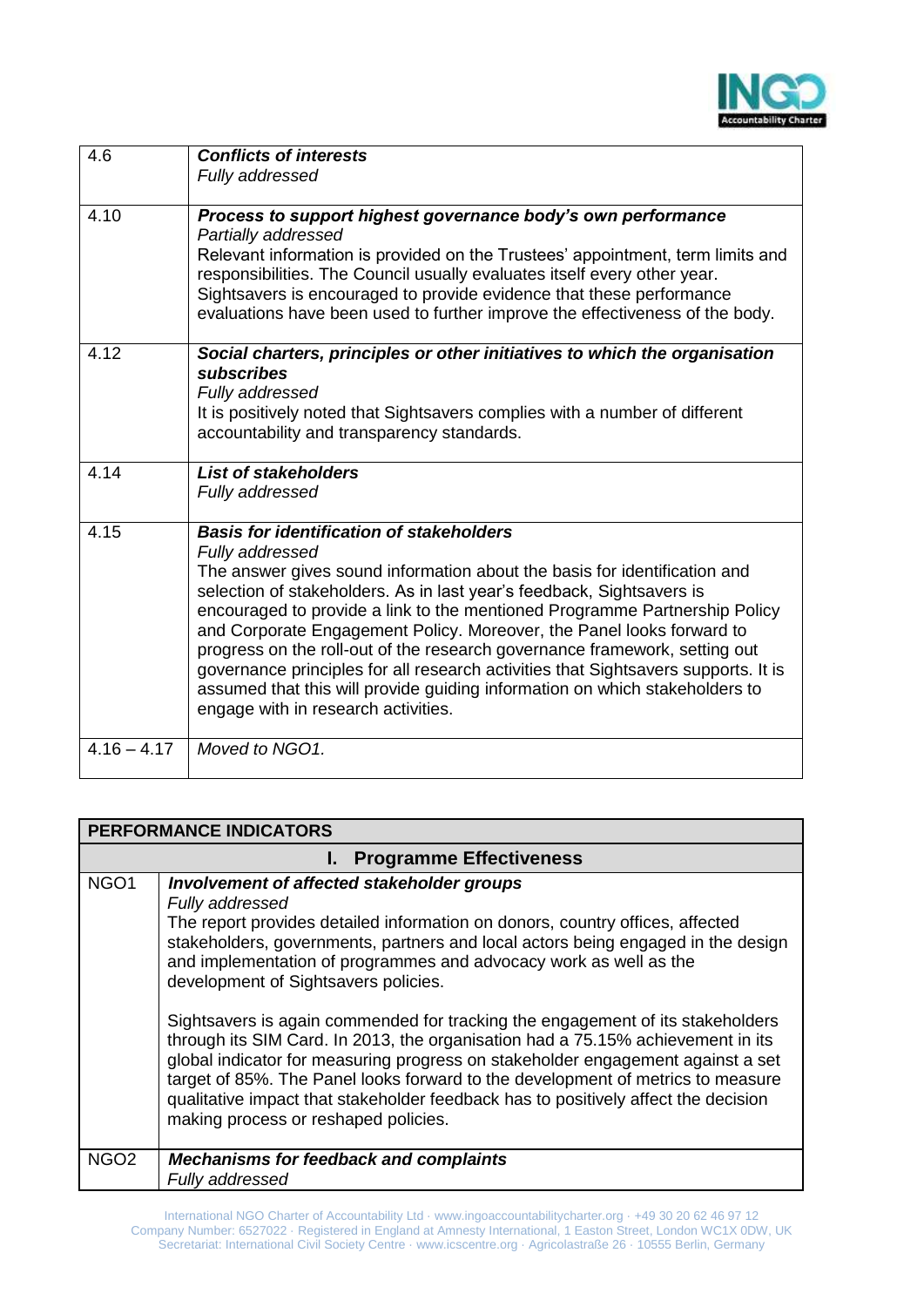

|                  | Panel feedback from previous years was taken on board and a new Complaints<br>Policy (can be downloaded via their website) including thorough Complaints<br>Handling Procedures has been developed in 2013 and is being rolled out in 2014.<br>The Panel is glad to read that this development was supported by and that<br>Sightsavers has learnt from other Charter Members as part of the Peer Advice<br>Group on complaints handling. The Global Complaints Policy itself, the fact that<br>there are no restrictions how complaints can be made and the timeliness<br>(responding within 30 days) can be seen as Good Practice for other<br>organisations. The Panel is interested to hear more information on the kinds of<br>complaints received, how complaints will be dealt with in the future and how this<br>will improve stakeholder information to be used by decision makers. It is further<br>advised to think about complementing the "Complaints" handling with inviting in<br>"Feedback". As such stakeholders are invited in to comment and give feedback in<br>order to help continuously improve performance. |
|------------------|-------------------------------------------------------------------------------------------------------------------------------------------------------------------------------------------------------------------------------------------------------------------------------------------------------------------------------------------------------------------------------------------------------------------------------------------------------------------------------------------------------------------------------------------------------------------------------------------------------------------------------------------------------------------------------------------------------------------------------------------------------------------------------------------------------------------------------------------------------------------------------------------------------------------------------------------------------------------------------------------------------------------------------------------------------------------------------------------------------------------------------------|
| NGO <sub>3</sub> | Programme monitoring, evaluation and learning<br>Fully addressed<br>Sightsavers is again commended for its thorough MEL system that is aligned with<br>strategic objectives. All programmes are monitored using the SIM card and a<br>harmonised programme implementation manual (PIM) was developed providing<br>good grounding for organisational MEL processes. Sightsavers seems committed<br>to internal and external knowledge sharing, including internal learning newsletters<br>("Signpost"), actively engaging in Charter webinars with other Member<br>organisations, and publications in peer-review journals. The whole answer can be<br>seen as Good Practice as in the Panel's last feedback. However, evidence that<br>Sightsavers' MEL led to positive management response would be welcome in the<br>next report.                                                                                                                                                                                                                                                                                                 |
| NGO4             | <b>Gender and diversity</b><br>Fully addressed<br>Evolving from Sightsavers' mission their projects are often focussed on the<br>disability aspect of diversity. Nevertheless, gender, age, and ethnicity are also<br>systematically included in all programme design and implementation. Gender<br>disaggregation was an area noted for improvement in recent audit<br>recommendations and the Panel looks forward to progress in this regard. Finally,<br>Sightsavers aims at developing a statistical tool to help measure the impact of<br>programmes on beneficiaries of different diversity groups. It will be interesting to<br>be informed on these developments as well as on any set targets in the next<br>report.                                                                                                                                                                                                                                                                                                                                                                                                       |
| NGO <sub>5</sub> | Advocacy positions and public awareness campaigns<br>Fully addressed<br>Comprehensive information is provided on the involvement of staff, beneficiaries<br>and external experts to develop policy positions. To ensure optimal alignment<br>across the organisation these are coordinated by an International Advocacy<br>Coordination Team. A commitment is made to fair, balanced and evidenced based<br>policy positions derived from verifiable sources. It is not clear, however, if this<br>commitment is supported by a published policy and sign off process for adopting<br>public policies. Neither is there a formalised process for corrective adjustment<br>where necessary or exit strategies for all campaigns. Sightsavers is encouraged to<br>look into this systematically.<br>It is stated that the recruitment of a Social Media Manager has helped to reach out                                                                                                                                                                                                                                               |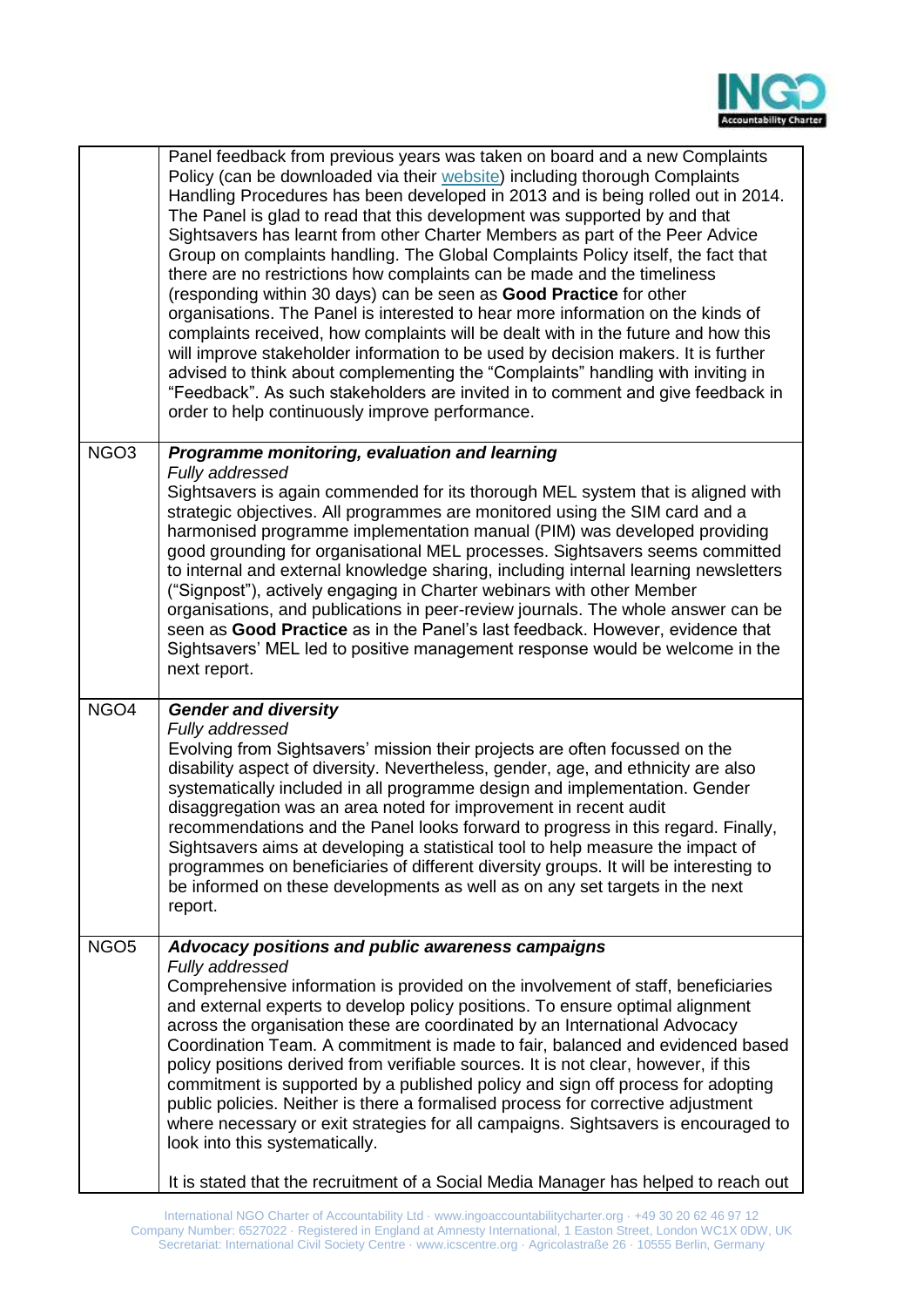

|                          | to public more effectively (e.g. using Twitter). It will be interesting to hear if this<br>also prompted more of a two-way communication, allowing stakeholders a stronger<br>engagement in the advocacy work.                                                                                                                                                                                                                                                                                                                                                                                                                                                                                                                    |
|--------------------------|-----------------------------------------------------------------------------------------------------------------------------------------------------------------------------------------------------------------------------------------------------------------------------------------------------------------------------------------------------------------------------------------------------------------------------------------------------------------------------------------------------------------------------------------------------------------------------------------------------------------------------------------------------------------------------------------------------------------------------------|
| $\overline{\text{NGO6}}$ | <b>Coordination with other actors</b><br>Fully addressed<br>Based on the Programme Partnership Policy, Sightsavers has a complex<br>partnership network that is divided into different categories: Global strategic<br>alliances, international programme partnerships, and implementing project<br>partnerships. The organisation is commended for ensuring that their partners meet<br>high standards of accountability through carrying out capacity and financial<br>assessments. Finally, the Panel welcomes set targets and planned actions to<br>improve the evidence-base to demonstrate that the partners have the increased<br>capacity to sustain programme activities and that optimal effectiveness is<br>leveraged. |
|                          | <b>II. Financial Management</b>                                                                                                                                                                                                                                                                                                                                                                                                                                                                                                                                                                                                                                                                                                   |
| NGO7                     | <b>Resource allocation</b><br>Fully addressed                                                                                                                                                                                                                                                                                                                                                                                                                                                                                                                                                                                                                                                                                     |
| NGO <sub>8</sub>         | <b>Sources of Funding</b><br>Fully addressed<br>Sightsavers has a strategic objective of growing and diversifying income, e.g.<br>increasing income from institutional donors. About 3⁄4 of Sightsavers' overall<br>income comes from a gift-in-kind contribution from Merck and Co. In light of how<br>Merck might present their charitable contribution, it would be interesting to know if<br>the value listed are the actual market prices or the value prices that Merck<br>provides.                                                                                                                                                                                                                                        |
|                          | <b>III. Environmental Management</b>                                                                                                                                                                                                                                                                                                                                                                                                                                                                                                                                                                                                                                                                                              |
| <b>EN16</b>              | Greenhouse gas emissions of operations<br>Fully addressed<br>It is stated that all of Sightsavers' emissions are indirect and incidental to their<br>operations. Business air travel is broken down in a very detailed manner. The<br>figures provided only apply to the head office in the UK and the Panel looks<br>forward to improvements in the oversea offices.                                                                                                                                                                                                                                                                                                                                                             |
| <b>EN18</b>              | Initiatives to reduce emissions of operations<br>Fully addressed<br>A variety of useful initiatives to reduce greenhouse gas emissions is identified and<br>the Panel looks forward to the introduction of a new policy regulating air travel<br>bookings. The office moving has shown positive progress in this regard.                                                                                                                                                                                                                                                                                                                                                                                                          |
| <b>EN26</b>              | Initiatives to mitigate environmental impact of activities and services<br>Fully addressed                                                                                                                                                                                                                                                                                                                                                                                                                                                                                                                                                                                                                                        |
|                          | <b>IV. Human Resource Management</b>                                                                                                                                                                                                                                                                                                                                                                                                                                                                                                                                                                                                                                                                                              |
| LA <sub>1</sub>          | Size and composition of workforce<br>Fully addressed<br>There is a slight inconsistency in figures: The overall number of workforce in 2013<br>is stated as 389 here (p.29) but LA13 lists 398 (p.33).                                                                                                                                                                                                                                                                                                                                                                                                                                                                                                                            |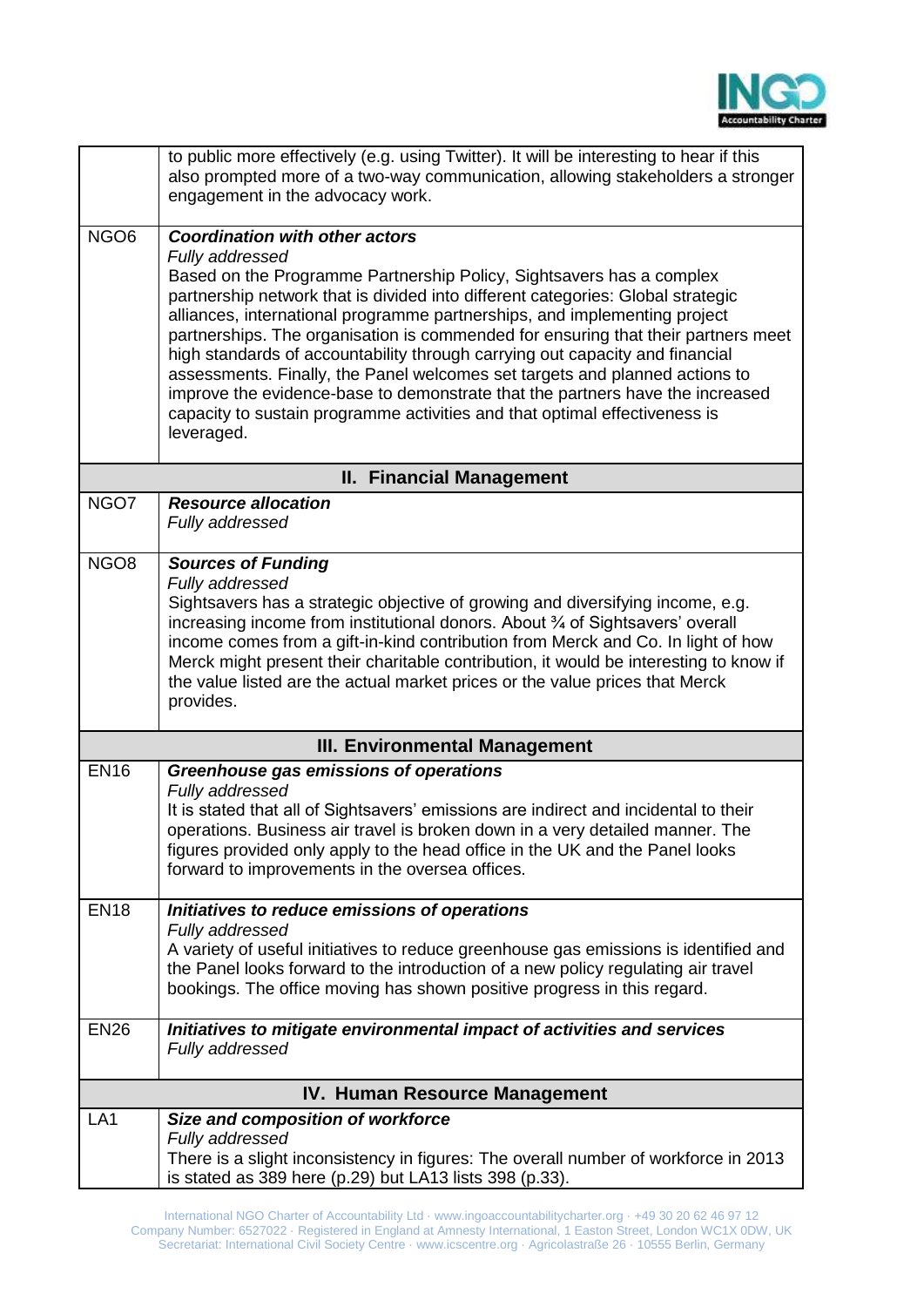

| EC7              | <b>Procedure for local hiring</b><br>Fully addressed<br>A link to the described recruitment policy and Global Diversity and Equality Policy,<br>making the commitment to employ a workforce that reflects the diversity of local<br>contexts and culture, would be highly useful in next year's report. Overall,<br>Sightsavers can be commended for high percentages of locally hired staff<br>(between 90% and 100% of senior managers throughout the different regions).                                                                                                      |  |  |  |
|------------------|----------------------------------------------------------------------------------------------------------------------------------------------------------------------------------------------------------------------------------------------------------------------------------------------------------------------------------------------------------------------------------------------------------------------------------------------------------------------------------------------------------------------------------------------------------------------------------|--|--|--|
| <b>LA10</b>      | <b>Workforce training</b><br>Fully addressed<br>During 2013, there has been an increase in investment in development hours,<br>although this is not been reflected in the average training hours reported. Training<br>needs are identified at the individual level, i.e. through Development Reviews, and<br>40% of volunteers have received training in 2013. Evidence is e.g. provided for<br>participants of the leadership development group having demonstrated a<br>significant uplift in specifically identified leadership competencies.                                |  |  |  |
| <b>LA12</b>      | <b>Global talent management</b><br>Fully addressed<br>93.4% of overall Sightsavers staff have received a Performance and Development<br>Review (PDR) in 2013. More detailed information on the low numbers from<br>Europe-based staff (67%) would have been interesting to know. Evidence that<br>these reviews are generally positively received by staff is provided via the<br>employee survey 2013.                                                                                                                                                                          |  |  |  |
| <b>LA13</b>      | Diversity of workforce and governance bodies<br>Fully addressed<br>The answer provides a detailed breakdown of employees according to different<br>diversity factors. Sightsavers is encouraged to provide a link to the Disability in the<br>Workplace Policy in the next report.<br>In addition to the inconsistency of numbers mentioned under LA1, the Panel would<br>like to mention that the break-down of female employees according to regions<br>adds up to 200 (and not to 187 as stated in the table) which would account for an<br>overall workforce of 409 in 2013. |  |  |  |
| NGO <sub>9</sub> | <b>Mechanisms to raise grievances</b><br>Partially addressed<br>Sightsavers does not have a formalised policy in place but mechanisms for staff to<br>raise grievances such as a Grievance Procedure. The organisation is encouraged<br>to provide evidence in the next report that concerns raised were resolved<br>satisfactorily.                                                                                                                                                                                                                                             |  |  |  |
|                  | V. Responsible Management of Impacts on Society                                                                                                                                                                                                                                                                                                                                                                                                                                                                                                                                  |  |  |  |
| SO <sub>1</sub>  | <b>Managing your impact on local communities</b><br>Fully addressed<br>Impacts of Sightsavers activities on the wider community were described in more<br>detail in last year's report and this year also in NGO6. In strategic alignment,<br>Sightsavers is currently developing its exit strategies and has identified areas of<br>improvement, e.g. longer timeframes for close-out and greater partner<br>consultation.                                                                                                                                                      |  |  |  |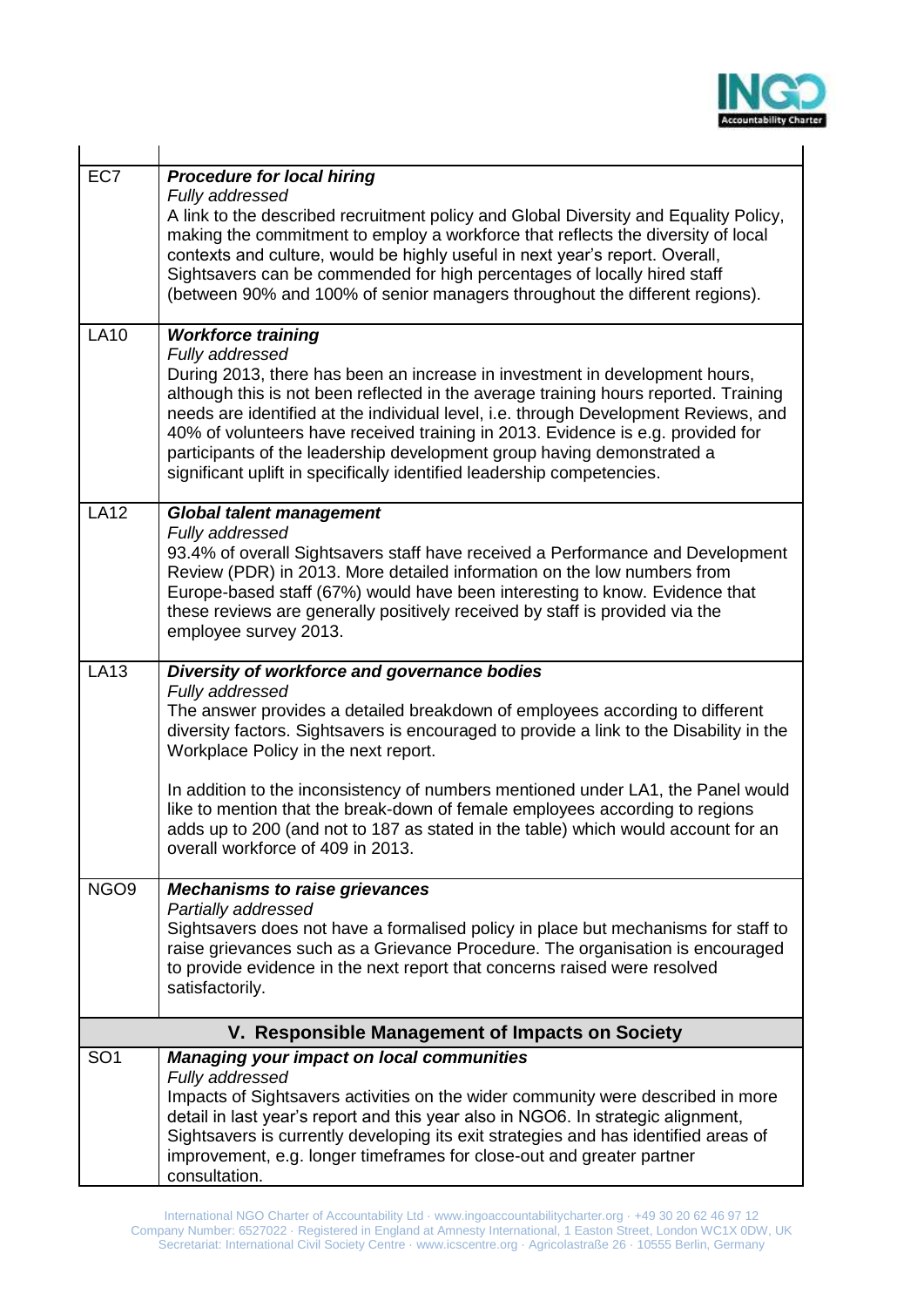

| SO <sub>3</sub> | <b>Anti-corruption practices</b><br>Fully addressed<br>As reported last year, Sightsavers does not have a stand-alone training<br>programme for employees on the anti-corruption procedures that have been<br>adopted but rather includes the relevant organisational policies regarding fraud,<br>money laundering and corruption into general staff inductions. Sightsavers<br>believes that this approach and the policies are well known and effective -<br>evidenced by the fact that fraud reports have been received in line with the<br>provisions of the fraud reporting policy. The answer would profit from being more<br>specific in terms of systematic risk analysis carried out on a regular basis. |
|-----------------|--------------------------------------------------------------------------------------------------------------------------------------------------------------------------------------------------------------------------------------------------------------------------------------------------------------------------------------------------------------------------------------------------------------------------------------------------------------------------------------------------------------------------------------------------------------------------------------------------------------------------------------------------------------------------------------------------------------------|
| SO <sub>4</sub> | Actions taken in response of corruption incidents<br>Fully addressed<br>Sightsavers can be commended for a very good disclosure and acknowledgement<br>of incidents of corruption in the organisation. This is regarded as Good Practice in<br>terms of downward accountability.                                                                                                                                                                                                                                                                                                                                                                                                                                   |
|                 | <b>VI. Ethical Fundraising</b>                                                                                                                                                                                                                                                                                                                                                                                                                                                                                                                                                                                                                                                                                     |
| PR <sub>6</sub> | <b>Ethical fundraising and marketing communications</b><br>Addressed<br>Sightsavers does not have an organisational policy on fundraising but the<br>organisation and its entities adhere to a broad number of legal national standards<br>and voluntary codes. The number of complaints received, broken down by activity<br>for 2013, is provided. However, information how these were resolved is missing.                                                                                                                                                                                                                                                                                                      |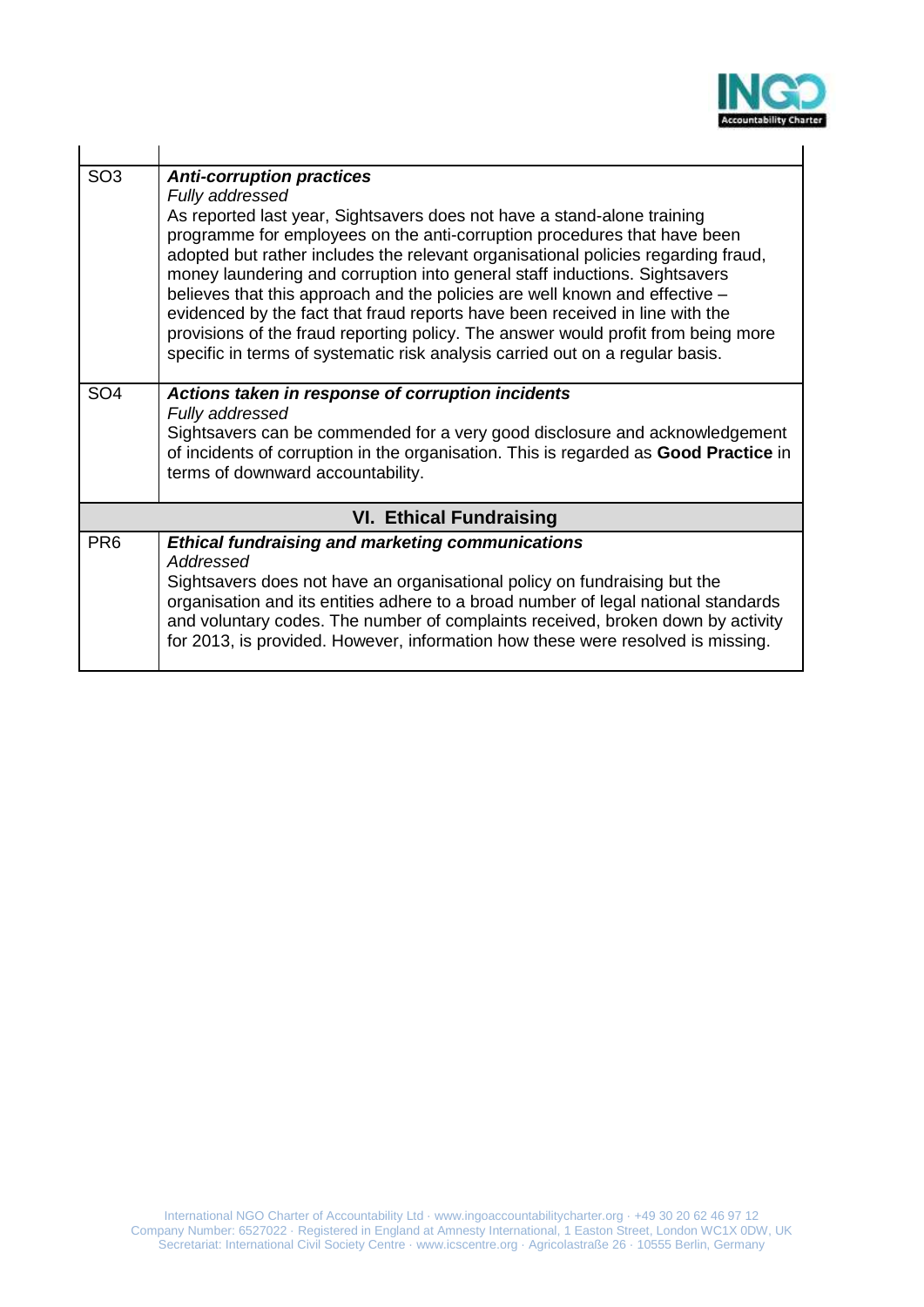

# **Sightsavers Gap Analysis Table – Areas of Commitments and Progress achieved**

Accountability is a process of continuous improvement. Each year Charter Members in their accountability reports identify and prioritise areas for improvement and corrective actions they plan to take. As of reports submitted in 2014, Members are asked to capture these commitments in this Gap Analysis Table. The Independent Review Panel may suggest the Member to add further issues when reviewing the Member's report. Each year following, the table shall be submitted along with the accountability report and will then be used as a basis to demonstrate progress. The table will be published on the website along with the accountability report and the feedback from the Panel.

*NOTE: The Panel decided to replace the old format of the GAP Analysis Table with a more succinct "Improvement Analysis". Based on this report's assessment, we have written this for you and you find it attached to this letter. From now on we will use this format serving also as a baseline for you to summarise progress made in these areas and covered in more detail in the full report.* 

| <b>Reporting year 2011</b>     | <b>Reporting year 2012</b>                                                                                                                                                                                                                                                                                                                                                                                                            | <b>Reporting year 2013</b>                                                                                                                                                                                                                                                                                                                                                                                                                                                                                                                         | <b>Reporting year</b><br>2014         |
|--------------------------------|---------------------------------------------------------------------------------------------------------------------------------------------------------------------------------------------------------------------------------------------------------------------------------------------------------------------------------------------------------------------------------------------------------------------------------------|----------------------------------------------------------------------------------------------------------------------------------------------------------------------------------------------------------------------------------------------------------------------------------------------------------------------------------------------------------------------------------------------------------------------------------------------------------------------------------------------------------------------------------------------------|---------------------------------------|
| <b>Programme Effectiveness</b> |                                                                                                                                                                                                                                                                                                                                                                                                                                       |                                                                                                                                                                                                                                                                                                                                                                                                                                                                                                                                                    |                                       |
|                                | In report covering 2012:<br>"Developing a system of engagement<br>with patients and pupils will take time,<br>but Sightsavers will () encourage it<br>to happen $().$ "<br>"Sightsavers' plan for 2013 is to build<br>() a network of affected individuals<br>and organisations, across the<br>countries of operation $()$ . $()$<br>particularly in the design of these<br>positions by providing their viewpoints<br>and feedback." | In report covering 2013:<br>"The new education strategy and<br>standards (developed in 2013, but yet<br>to be published) commits Sightsavers<br>to the participation of local<br>stakeholders (particularly pupils with<br>disabilities and their parents) in<br>Sightsavers-supported education<br>programmes. $()$ "<br>"In all our education programmes,<br>regular meetings are held involving<br>staff from Sightsavers Country Offices<br>and staff from our partner organisations<br>and these partnerships are sustained<br>through MOUs." |                                       |
|                                |                                                                                                                                                                                                                                                                                                                                                                                                                                       |                                                                                                                                                                                                                                                                                                                                                                                                                                                                                                                                                    | "(), in 2014 we will be reviewing key |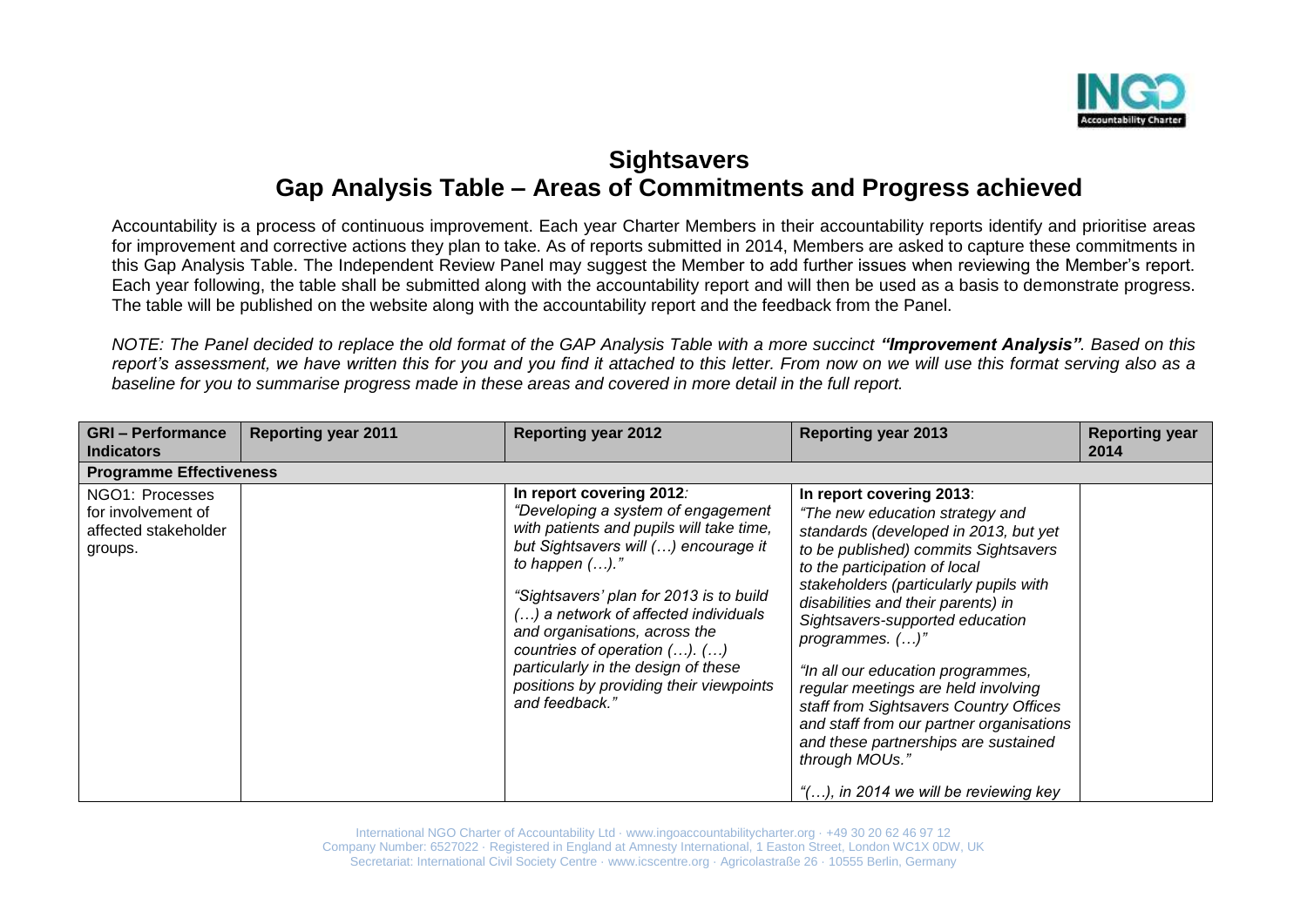

|                                                                         |                                                                                                                                                                                                                                                                                                                   |                                                                                                                                                                                                                                                                                                                           | programmatic policies and will involve<br>relevant affected stakeholders in the<br>redesign of internal policies.'                                                                                                                                                                                                                                                                                                                                                                  |  |
|-------------------------------------------------------------------------|-------------------------------------------------------------------------------------------------------------------------------------------------------------------------------------------------------------------------------------------------------------------------------------------------------------------|---------------------------------------------------------------------------------------------------------------------------------------------------------------------------------------------------------------------------------------------------------------------------------------------------------------------------|-------------------------------------------------------------------------------------------------------------------------------------------------------------------------------------------------------------------------------------------------------------------------------------------------------------------------------------------------------------------------------------------------------------------------------------------------------------------------------------|--|
| NGO2: Mechanisms<br>for feedback and<br>complaints.                     | In report covering 2011:<br>"As part of the increased focus on<br>quality, Sightsavers is appointing a<br>Quality Systems Advisor, due to<br>start in late April 2012."                                                                                                                                           | In report covering 2012:<br>"Sightsavers recognises that there is<br>more work to do in ensuring that<br>complainants are clear about where to<br>direct their complaint."<br>"Sightsavers is intent on improving its<br>complaints process () in 2013."                                                                  | In report covering 2013:<br>"Sightsavers has redeveloped its<br>complaints process through<br>engagement with other Charter<br>members. This has been launched."<br>"2014 will be a year of running the<br>policy (). We will use the this<br>knowledge to refine the policy and                                                                                                                                                                                                    |  |
|                                                                         |                                                                                                                                                                                                                                                                                                                   |                                                                                                                                                                                                                                                                                                                           | process to ensure that it operates<br>effectively."                                                                                                                                                                                                                                                                                                                                                                                                                                 |  |
| NGO3: System for<br>program monitoring,<br>evaluation and<br>learning.  | In report covering 2011:<br>"To date, only a handful of<br>countries and projects have<br>developed these robust plans<br>[M&E] and further work will be<br>undertaken in 2012 and beyond to<br>embed this practice in line with new<br>organisational project planning<br>processes."                            | In report covering 2012:<br>"In 2013, Sightsavers will be<br>developing its first () Knowledge<br>Sharing and Learning Strategy, so as<br>to formalise and attach accountability<br>to learning from evidence generating<br>activities, including the M&E system."                                                        | In report covering 2013:<br>"The framework was partially<br>developed and halted due to other<br>organisational change processes<br>taking place."<br>"An indicator dictionary will be rolled<br>out in 2014."                                                                                                                                                                                                                                                                      |  |
| NGO4: Measures to<br>integrate gender and<br>diversity into<br>program. | In report covering 2011:<br>"In 2012, the country offices will<br>also be asked to disaggregate data<br>by age group."<br>"Currently Sightsavers does not<br>have specific tools or<br>recommended processes to<br>undertake specific gender and<br>diversity analysis but these will be<br>provided () in 2012." | In report covering 2012:<br>No progress reported.<br>"Sightsavers will review the output<br>information captured to ensure that it<br>best captures programme<br>performance."<br>"Sightsavers is investing in the<br>development of a programmes'<br>database."<br>"Gender policy guidance will be<br>launched in 2013." | In report covering 2013:<br>"During 2013, Sightsavers conducted<br>an internal output statistics audit ().<br>Gender disaggregation was an area<br>noted for improvement (). In<br>response to this recommendation, all<br>country teams were engaged in<br>discussions to build on the quality of<br>data collection and the output collection<br>guidance was rewritten with greater<br>emphasis on collection of<br>disaggregated data"<br>"In 2013, Sightsavers invested in the |  |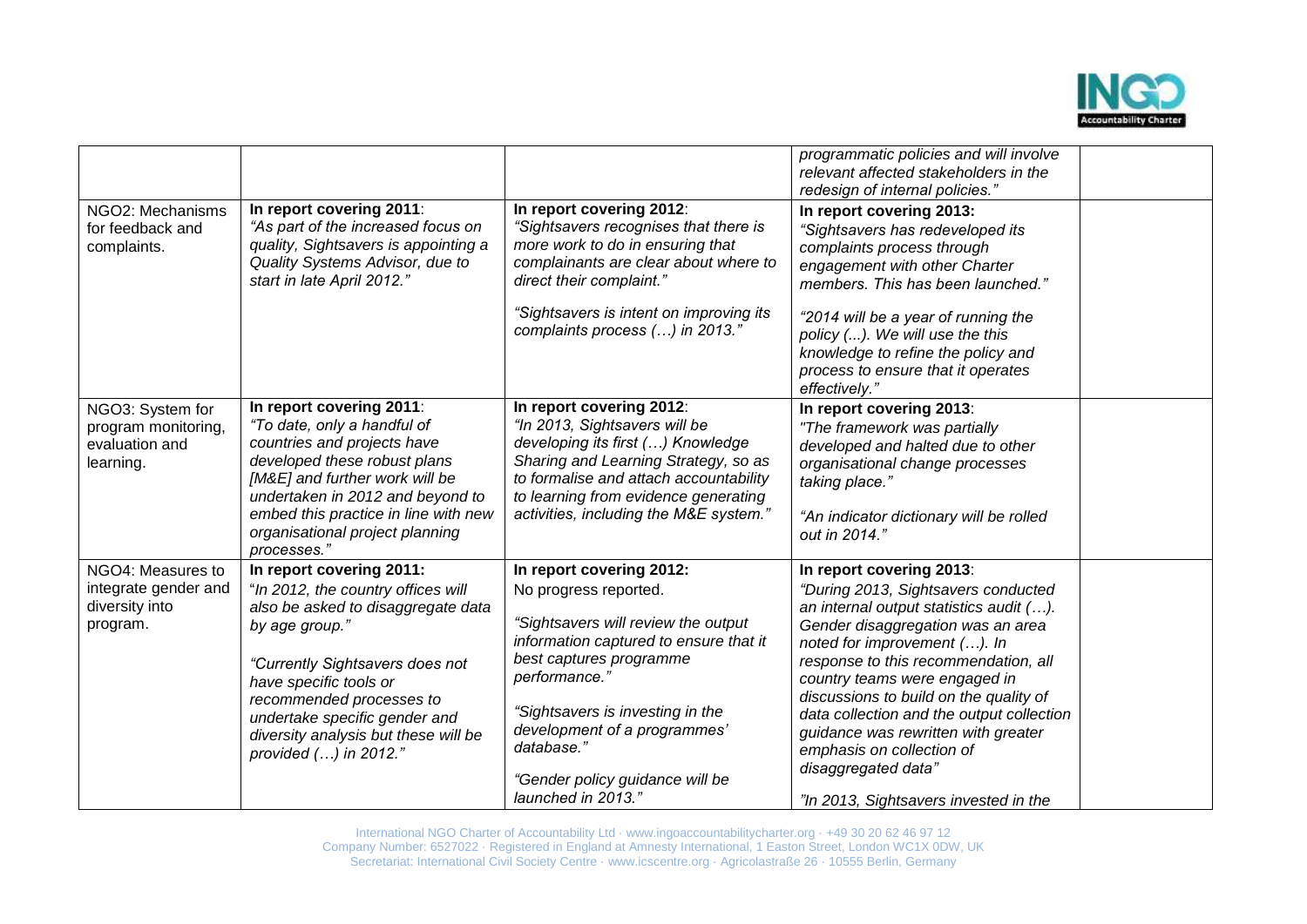

|                 |                                                                                                                                                                                                                                                                                                             |                                                                                                                                                                                                                                                                                                                                    | development of a programmes'<br>database to improve the recording of<br>outputs at the country level as well as<br>central consolidation. The database will<br>be rolled in 2014."<br>"Following significant structural and<br>technical changes, the gender policy<br>guidance is currently on hold although<br>activities are ongoing as detailed in the<br>report."<br>"The Programme Implementation<br>Manual was successfully launched at<br>Sightsavers' programme meeting in<br>June 2013. The operational manual<br>includes guidance to programme staff<br>about how to ensure adequate<br>attention is given to gender and<br>diversity in all stages of the programme<br>cycle." |  |
|-----------------|-------------------------------------------------------------------------------------------------------------------------------------------------------------------------------------------------------------------------------------------------------------------------------------------------------------|------------------------------------------------------------------------------------------------------------------------------------------------------------------------------------------------------------------------------------------------------------------------------------------------------------------------------------|---------------------------------------------------------------------------------------------------------------------------------------------------------------------------------------------------------------------------------------------------------------------------------------------------------------------------------------------------------------------------------------------------------------------------------------------------------------------------------------------------------------------------------------------------------------------------------------------------------------------------------------------------------------------------------------------|--|
| NGO5: Advocacy. | In report covering 2011:<br>"In 2012 it may be necessary to<br>develop a clearer process for<br>corrective adjustments of advocacy<br>positions and campaigns, ()."<br>"In 2012 a policy campaign will be<br>developed and as part of this a<br>clear exit strategy from the<br>campaign will be designed." | In report covering 2012:<br>"() a new Director of Global<br>Advocacy has been appointed and will<br>start in June 2013."<br>"In 2013 it may be necessary to<br>develop a clearer process for<br>corrective adjustments of advocacy<br>positions and campaigns ()."<br>"Sightsavers will develop a 5 year<br>campaigning strategy." | "Sightsavers' Director of Global<br>Advocacy, Elizabeth Kurian was<br>appointed. The global advocacy team<br>was thereafter strengthened with the<br>addition of Gertrude Oforiwa-Fefoame,<br>Africa Social Inclusion Advisor; a highly<br>experienced professional from the<br>sector."<br>"The organisation is currently drafting<br>an advocacy strategy."<br>"To date no process has been put in<br>place as the need for such a process<br>has not arisen."<br>"Sightsavers has developed and is                                                                                                                                                                                       |  |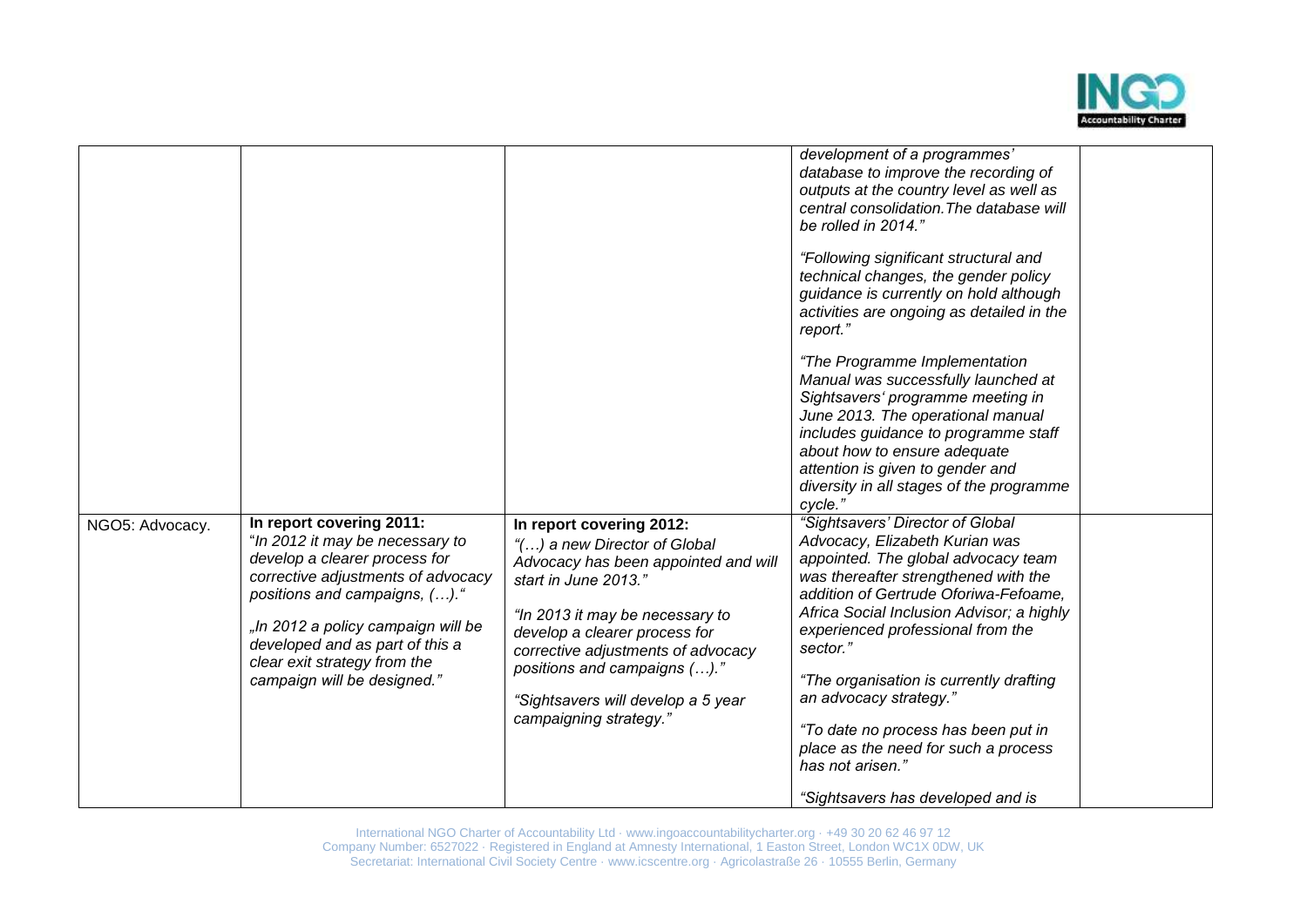

| NGO6: Coordination<br>with other actors | In report covering 2012:<br>"In 2013, all countries where<br>Sightsavers has an office will be<br>developing new country strategies to<br>guide operations through to the end of<br>the extension of the global strategy<br>and clearly articulate the contribution<br>to responding to the specific<br>development challenges of that<br>country." | implementing a five-year campaign<br>strategy."<br>"In May 2015, after the successful<br>completion of the first policy campaign<br>we will evaluate its progress against<br>objectives, successes to date and<br>review whether an exit strategy is<br>required or whether the organisation<br>will continue to use policy campaigning<br>$().$ "<br>In report covering 2013:<br>"All country strategies will be guided by<br>organisational & thematic strategies as<br>part of the strategic alignment process,<br>superseding the need for each country<br>to develop individual strategies. The<br>PDAs are currently working with each<br>country to create an approach based<br>on the specific country context to<br>operational organisational strategy." |  |
|-----------------------------------------|-----------------------------------------------------------------------------------------------------------------------------------------------------------------------------------------------------------------------------------------------------------------------------------------------------------------------------------------------------|--------------------------------------------------------------------------------------------------------------------------------------------------------------------------------------------------------------------------------------------------------------------------------------------------------------------------------------------------------------------------------------------------------------------------------------------------------------------------------------------------------------------------------------------------------------------------------------------------------------------------------------------------------------------------------------------------------------------------------------------------------------------|--|
|                                         | "From 2013, PDAs will be more<br>involved in the conceptualisation and<br>design of new programmes."                                                                                                                                                                                                                                                | "PDAs are now responsible for initial<br>programme approval based on level of<br>strategic alignment, and work with<br>country offices to conceptualise and<br>design programmes."                                                                                                                                                                                                                                                                                                                                                                                                                                                                                                                                                                                 |  |
| <b>Economic</b>                         |                                                                                                                                                                                                                                                                                                                                                     |                                                                                                                                                                                                                                                                                                                                                                                                                                                                                                                                                                                                                                                                                                                                                                    |  |
|                                         |                                                                                                                                                                                                                                                                                                                                                     |                                                                                                                                                                                                                                                                                                                                                                                                                                                                                                                                                                                                                                                                                                                                                                    |  |
| <b>Environmental</b>                    |                                                                                                                                                                                                                                                                                                                                                     |                                                                                                                                                                                                                                                                                                                                                                                                                                                                                                                                                                                                                                                                                                                                                                    |  |
| EN18: Greenhouse<br>gas emission.       |                                                                                                                                                                                                                                                                                                                                                     | In report covering 2013:<br>"Sightsavers hopes to see electricity<br>reductions in the next report."                                                                                                                                                                                                                                                                                                                                                                                                                                                                                                                                                                                                                                                               |  |
|                                         |                                                                                                                                                                                                                                                                                                                                                     | "In 2014, we will explore ways to work<br>with country offices to improve on this."                                                                                                                                                                                                                                                                                                                                                                                                                                                                                                                                                                                                                                                                                |  |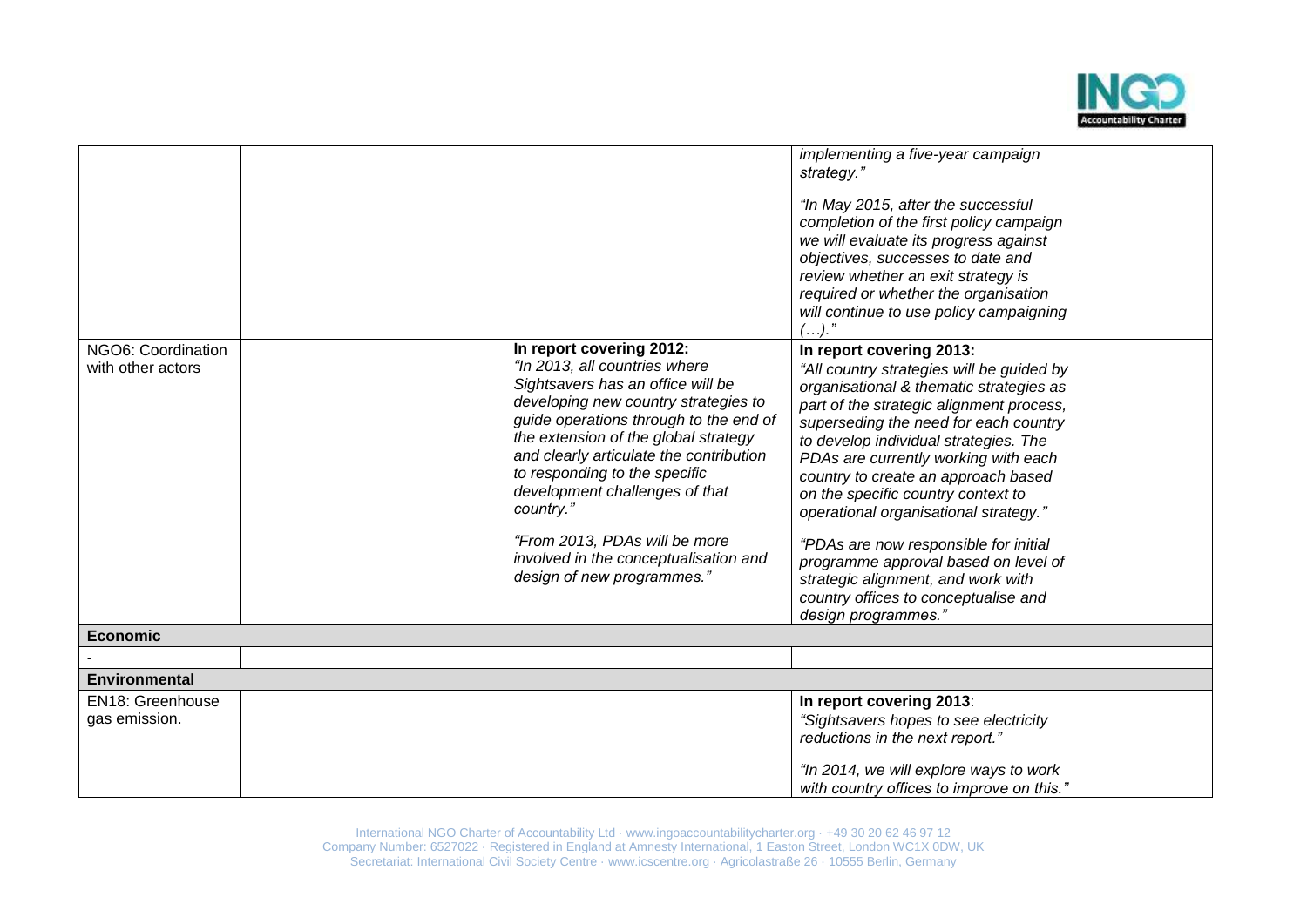

| EN18: Initiatives to<br>reduce greenhouse<br>gas emissions and<br>reductions achieved. | In report covering 2011:<br>"In addition, by the end of Q1 2012<br>Sightsavers will have transferred to<br>a green energy tariff from an<br>appropriate electricity supplier,<br>which will further reduce the<br>greenhouse gas emissions."<br>"In 2012 Sightsavers will introduce<br>desktop videoconferencing facilities<br>and make them available to all staff<br>in all offices globally." | In report covering 2012:<br>"As of autumn 2012, Sightsavers has<br>transferred to a green energy tariff,<br>which will further reduce the<br>greenhouse gas emissions."<br>"Sightsavers is actively seeking to sell<br>the existing UK headquarters building<br>() to seek more energy efficient<br>office premises ()."<br>"In 2012 Sightsavers introduced<br>desktop videoconferencing facilities<br>and made them available to all staff in<br>all offices globally." | In report covering 2013:<br>"Sightsavers has sold the existing UK<br>headquarters and is moving to new,<br>more energy efficient premises in<br>quarter one 2014. The new premises<br>are located in closer proximity to public<br>transport links, which provides staff the<br>opportunity to choose alternative<br>transport."<br>"() however this will be improved in<br>2014 by introduction of a new policy<br>requires our overseas offices to book<br>their air travel () through the central<br>travel process." |  |
|----------------------------------------------------------------------------------------|--------------------------------------------------------------------------------------------------------------------------------------------------------------------------------------------------------------------------------------------------------------------------------------------------------------------------------------------------------------------------------------------------|--------------------------------------------------------------------------------------------------------------------------------------------------------------------------------------------------------------------------------------------------------------------------------------------------------------------------------------------------------------------------------------------------------------------------------------------------------------------------|--------------------------------------------------------------------------------------------------------------------------------------------------------------------------------------------------------------------------------------------------------------------------------------------------------------------------------------------------------------------------------------------------------------------------------------------------------------------------------------------------------------------------|--|
| Labor                                                                                  |                                                                                                                                                                                                                                                                                                                                                                                                  |                                                                                                                                                                                                                                                                                                                                                                                                                                                                          |                                                                                                                                                                                                                                                                                                                                                                                                                                                                                                                          |  |
| LA10: Workforce<br>training.                                                           | In report covering 2011:<br>Sightsavers committed to provide<br>more information on the<br>composition of governing body in its<br>next report.                                                                                                                                                                                                                                                  | In report covering 2012:<br>"Over the next 12 to 24 months<br>Sightsavers will be running three<br><b>Management Development</b><br>Programmes entitled 'Changing Gear'."<br>More information on the composition of<br>governing body is given.                                                                                                                                                                                                                          | In report covering 2013:<br>"The Management development<br>programme will conclude at the<br>beginning of Q2 2014. The first group<br>completed in Dec 2013. By the end of<br>the programme, each of the managers<br>will have completed on average 84<br>hours of leadership development. This<br>is in follow up to a significant staff<br>development programmes in non-<br>management programme staff in the<br>previous two years."                                                                                 |  |
| LA12: Percentage of<br>staff receiving<br>performance/career<br>development review.    |                                                                                                                                                                                                                                                                                                                                                                                                  | In report covering 2012:<br>"However, further formal feedback data<br>on PDRs will be collected during the<br>Employee Survey in 2013."                                                                                                                                                                                                                                                                                                                                  | In report covering 2013:<br>"The 2013, employee survey reported<br>an increase in in positives responses to<br>employee satisfaction with the<br>performance review process."<br>"Our HR department are focusing on<br>the development of a new organisation                                                                                                                                                                                                                                                             |  |